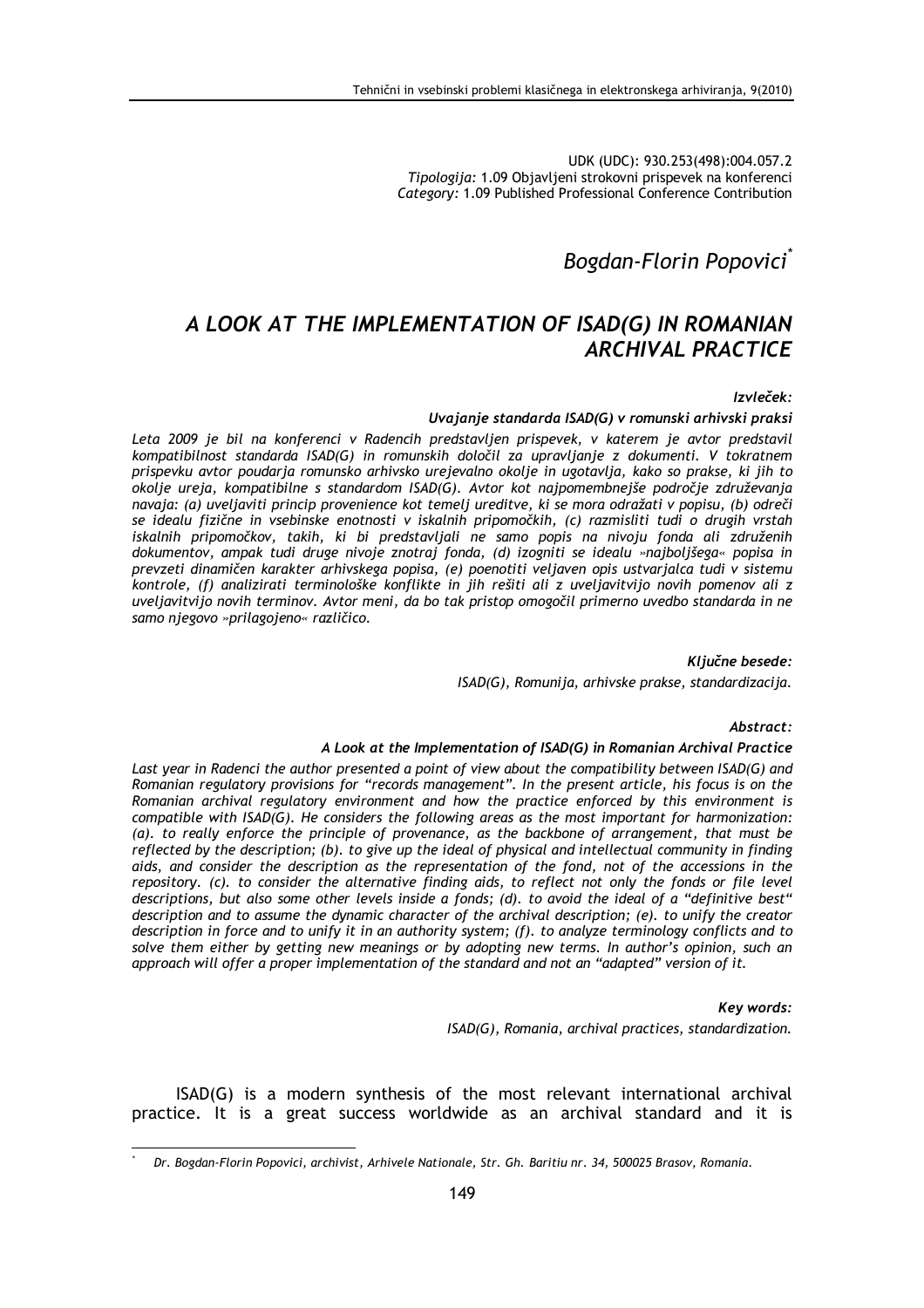implemented mainly accompanied by the IT infrastructures for archival description. Nevertheless, as frequently happens, the standardization has some "collateral" victims in equalizing the parochial practices or even the national ones. On the other hand, the resistance of national practices many times makes the result of ISAD(G) implementation to be a sort of a mixture between local practices and the provisions of standards, between the sentence of the editors and the particular interpretation of terminology and principles.

From my point of view, ISAD(G) is a great success of archival science, and consistent with this idea I promoted its implementation in Romania too. Some remarks about the "peculiar" interpretation of the standard made me shaping my promoting discourse, pleading for a prudent approach, in order to rationally connect the current national practices and ISAD(G).

A year ago, also in Radenci, I presented the way the current Romanian archival system regulates the "records management" and if this system is compatible with  $ISAD(G)^1$ . In this paper, I shall look over the compatibility issues between archival practices in Romania and ISAD(G). As in my previous paper, I shall present the current system, the potential conflicts with ISAD(G) and I shall suggest some solutions, by some theoretical and practical adjustments.

## 1. THE BOND WITH THE CREATORS

As presented in my previous article, the creators or holders of records transfer their records to the National Archives based on control lists called inventories. In the ideal framework, these inventories would become the main finding aids (for both physical and intellectual purposes) for archivists and users; thus, in a perfect world, the access to the new accessions would be very promptly delivered to the users. Unfortunately, these inventories, as they are designed now, are not compatible with ISAD(G). Moreover, in the real world archivists have to re-process new accessions for many reasons: smoothing the overlaps, poor quality of inventories, the perfect equivalent between intellectual descriptions and physical arrangement etc. The lack of resources (time and staff) many times makes inventories to cover only the accessions they refer to, and not the entire fonds.

In a virtual implementation of ISAD(G), it is obvious it will become mandatory to re-process the records from accessions, at least in order to make some upper-level descriptions. The accession inventories should cease to be (the only) finding aids, but instead one type of a finding aid for physical control; in best situation, if they are really well done, they may be finding aids with descriptions at file/records level, accompanying the new upper level descriptions. Therefore, the archivists will have to do at least the mandatory contextual description, at fonds level and/or the subsequent ones, for identifying the sub-fonds and series from that fonds.

## 2. BREAKING THE SYNCHRONISM OF PHYSICAL/INTELLECTUAL CONTROL

As I mentioned before, the lack of resources makes that many accessions containing records from a fonds to be addressed as such, with inventories that overlap or with different organization than the original fonds. ISAD(G) may offer a way out of these backlogs if the Romanian archival theory and practice give up to the

 $\overline{a}$ 

<sup>1</sup> Popovici (2009), p. 55-60.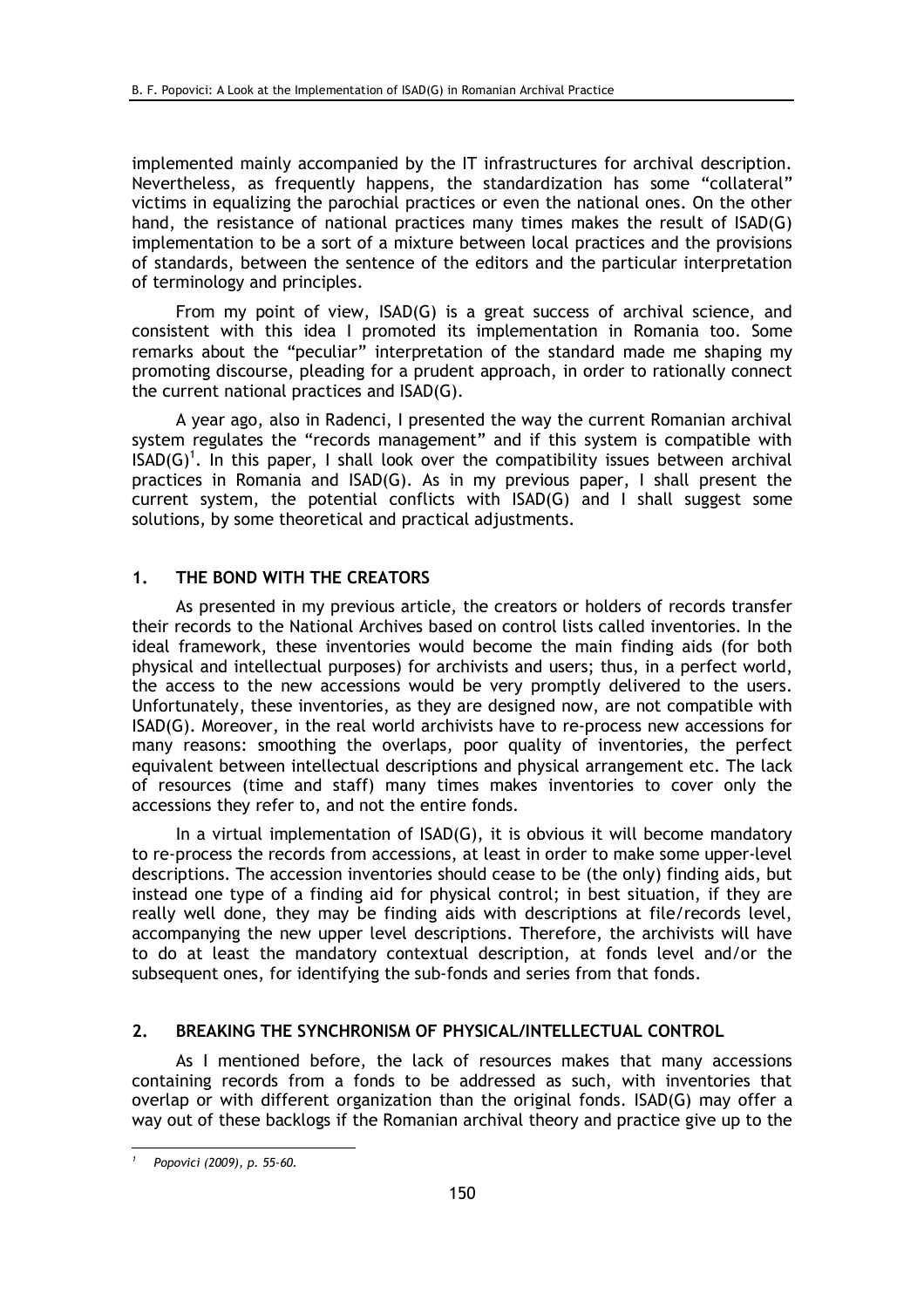ideal synchronism between the physical arrangement and the intellectual one. Currently, the ideal situation presumes that the order of the records on the shelves should be similar with the order of the files description in the finding aids. But, the description, as defined by ISAD(G), is a "representation", a sort of "ideal order" of archival material, without presuming that this order is the same at physical level. In my understanding, the arrangement of records in the repository is not necessarily identical with the arrangement of ISAD(G) representation of a fonds. Basically, the arrangement of ISAD(G) representations must reflect the original order - that would be the intellectual reconstruction of the original order<sup>2</sup>. But, since each unit of description is uniquely identified by a reference number, the physical location is not as important; the physical arrangement would not be mandatory for respecting the principle of provenance.

Therefore, implementing ISAD(G) may involve (not a mandatory condition although) the development of a controlling system that has a separate physical location control (by repository/shelf lists) and an intellectual/content control (by description). Such an approach may bring a set of advantages: a limited number of handlings of archival material, and a focus on description and editing finding aids, a more clear delimitation of working tasks and competences (the physical handling and the intellectual description), avoidance of renumbering the units in one fonds etc.

# 3. ENFORCING THE PRINCIPLE OF PROVENANCE

Although it is presented in some theoretical Romanian archival works, the principle of provenance is not really implemented and used in the national archival methodology and practice. The main methodological regulation only mentions that archival aggregation will be arranged according to "the organizational chart f the creator or based on the processing plan of the archivist"<sup>3</sup>. In the next regulation, it is mentioned that, in arrangement, it is considered the respect des fonds (where it was maintained), emphasising further on the chronological or structural arrangement<sup>4</sup>. In practice, the efforts for identifying/reconstruction of the original order were otherwise minimal, because it was considered as time consuming due to the need of research and documentation. Moreover, it was noticed that a mere chronological arrangement leads to a faster arrangement of archival entities and so, to a lesser effort of the archivists. Thus, many fonds are chronologically divided in two records' "series": files and book-registers. Where the structural system has been used, only the upper levels of the larger fonds have been considered, with maximum of 2-3 levels (fonds, subfonds and sometimes, sub-subfonds), simplifying the creator's organizational chart.

ISAD(G) is based, structural and functional, on this principle, and implementing the standard in its intentions means clearly and explicitly assuming the principle of provenance in archival basic methodology. The implications might be:

a). a more deep concern for the archivists in documenting the administrative and archival history;

l

<sup>2</sup> Cook (1992), p. 65.

<sup>3</sup> Arhivele Nationale ale României, Norma tehnică, Bucuresti, 1996, art. 24.

<sup>4</sup> Arhivele Nationale ale României, Norme privind microfilmarea de asigurare, [1996], art. 1. 12.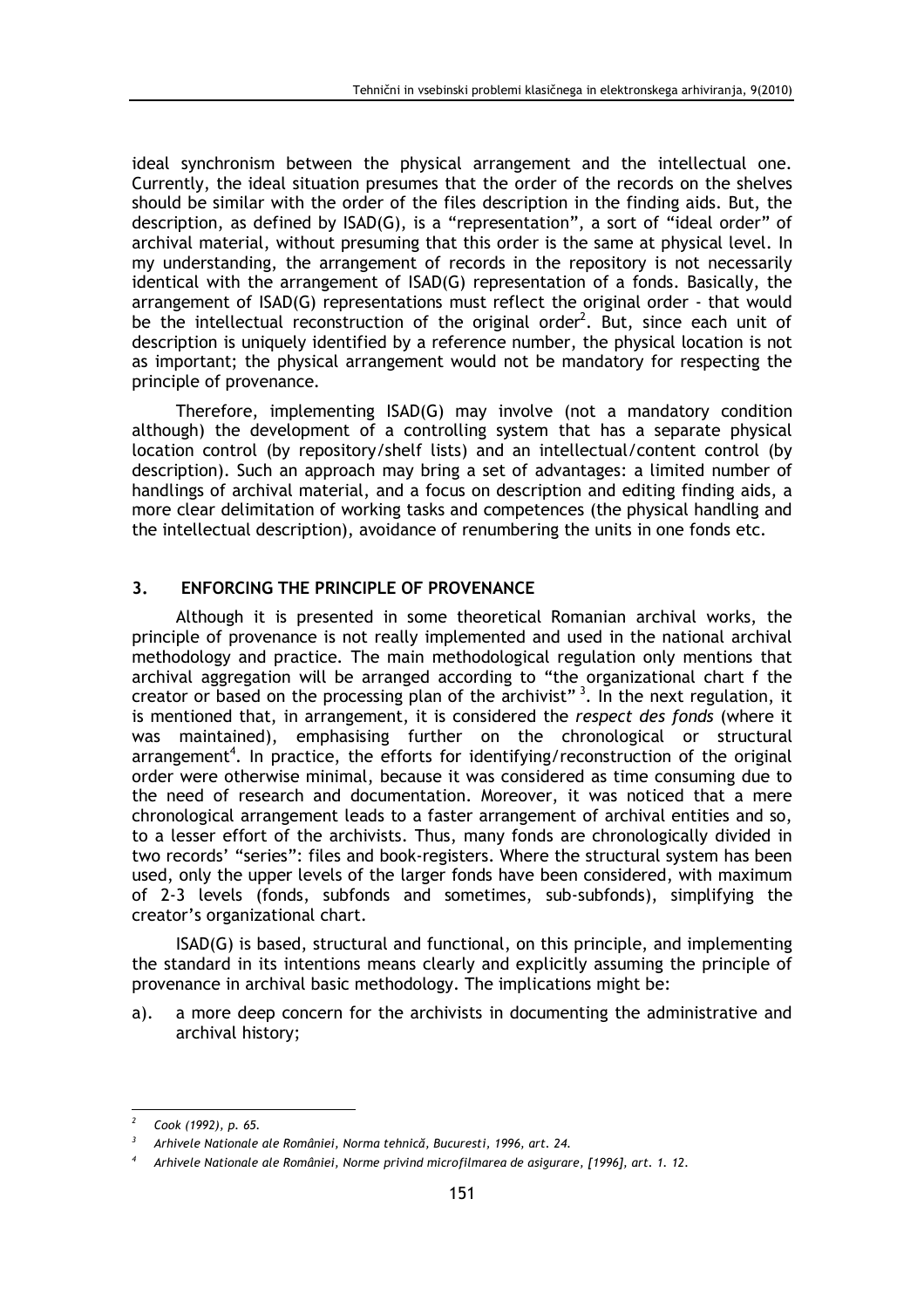- b). a more limited right for the archivists to re-arrange the records (corrupting the potential original order) and generating new arrangement plans, that reflect not as much the creator than the archivists' perspective and interests.
- c). creation of many description levels (see below, heading 4), that is not limited to the structural-chronological, chronological-structural or alphabetical filing systems, and it is faithful to the organizational divisions of the creating agencies or to its functional divisions.
- d). generating the hierarchical arrangement plans and not flat ones based, inside of fonds, on artificial groupings/series: for instance, files and registers<sup>5</sup>.

One rather classical issue rises - if this arrangement should be physical and also intellectual, or only intellectual. From my perspective, as I mentioned above (heading 2), the repository arrangement is not necessary relevant for understanding the context and the information of the fonds. The principle of provenance states, at its core, that original order, resulted in the process of creating records as byproducts of the business, is the most faithful and the only real impartial and natural way of arranging records; it also allows the retrieve of information by following business mechanism. It might be enough, therefore, that the original order may be mirrored in the finding aids and be intellectually restored in order to comply with the principle. If the finding aids offer a good representation of the records intellectual arrangement, then records can be easily identified in the repository, under the mandatory condition of being uniquely identified and located by one physical call number. Of course, for the sake of perfection, in an ideal framework, with enough time and staff available, the mirroring of the intellectual representation of the fonds at the repository level would be desirable; but in our opinion, this should not be a purpose per se.

## 4. MULTILEVEL DESCRIPTION AND NEW TYPES OF FINDING AIDS

Currently, in the Romanian archival practice there are two levels of arrangement relevant for archival description: the fonds and the file. For fonds, there are general descriptions in the prefaces to the inventories (of a large quality range); for files, the inventory contains descriptions for each file. Where records are grouped also in some intermediary levels, these levels have no description of their own; so, they are rather headings of sections of the inventory and have a limited relevance in the archival description. The common elements for items from such a section might only be identified by the user from reading the files descriptions.

Implementation of the principle of provenance implies mirroring into the finding aids the fonds structure and the original order. These are, in some circumstances, more important than the file level description, because they should reflect the administrative context of creation. Hence, they might help the retrieval of relevant information, in a quicker manner than by reading hundreds of short summaries for each file. As the majority of creators are organized in a hierarchical way, the description should reflect this hierarchy, as ISAD(G) states. Thus, it the "classical" way shall not be enough, i.e. to deliver some general information about fonds and its creators, in the prefaces of the inventories; each level ought to have at

l

<sup>5</sup> One can notice that the ISAD(G) definition of series has no indication about the organic nature of creation; therefore, such "artificial" groupings may be considered as "ISAD(G) compliant" (which are not, in my opinion).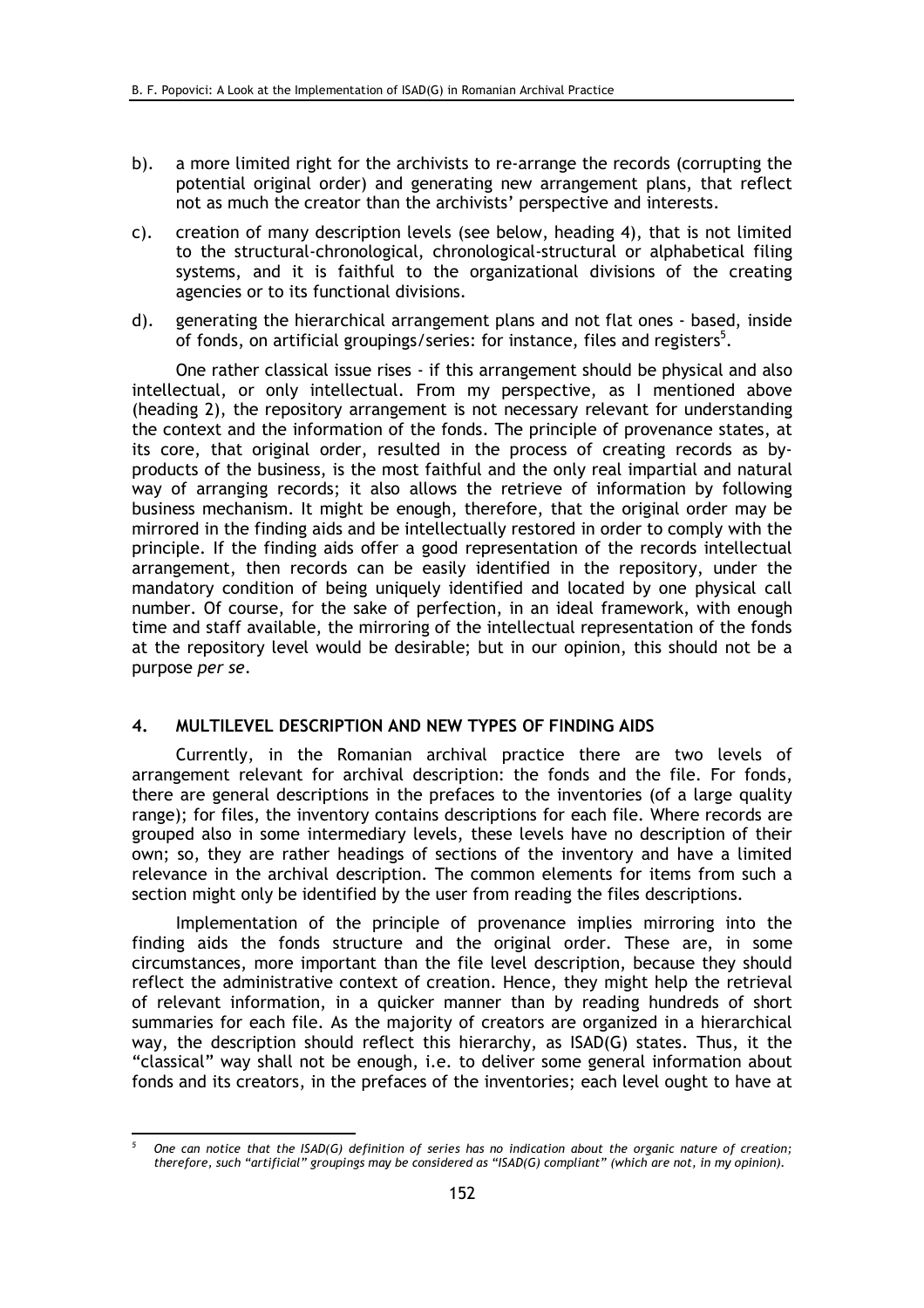least mandatory elements mentioned as such in the standard and, at the same time, only the relevant information, in order to avoid redundancy.

Such an approach also implies at least two other issues. Firstly, it appears that working in the way mentioned above, the fonds processing will last shorter. Also, it will soon make a difference between fonds, considering their relevance for research (see below, no 5). Secondly, at this time, the Romanian archival practice does not have as many finding aids types as needed for intermediate levels of description. Currently, the inventory comprises the description at the file and, ideally, fonds level, without other references to the intermediate aggregations (series, subfonds etc.). The guide comprises descriptions at groups of fonds or at fonds level. Where series or subseries shall be described? As long as not all the fonds shall be described at fond/file level, it is obvious that new types of finding aids need to be "invented". On the other hand, in an electronic archival information system, all these issues will be easily fixed within databases, where descriptions are automatically aggregated $6$ .

# 5. THE DYNAMIC FEATURE OF THE ARCHIVAL DESCRIPTION/PROCESSING

For more than 50 years, Romanian archival methodology and practice fed themselves with the illusion of perfectionism. A fonds should be processed completely, and afterwards everything would be well arranged and secure, going until the numbering of all pages in all files. The real life proved this approach a utopia. Such an approach very much delayed the research release date for many fonds due to the severe lack of staff and time. For instance, there are still many essential medieval fonds that are still inaccessible for scientific research, 50 after the transfer into the custody of the Archives. In this way, over some geographical areas, the historical knowledge is rather darkened.

In my opinion, Romanian archival practice should give up the idea of "definitive, complete and perfect processing" and accept the dynamic character of processing/description. There is not - with very restraint exceptions - any possibility to completely process a fonds in a reasonable period of time. The right option could be, therefore, a minimum mandatory processing, with the reserve that, if the research, control etc. will require, this processing may be refined and deepened, even until the file or piece level. I consider that such an approach will shorten the time from transfer to use, directing the clerics' efforts toward the users' requests. Foremost important is that public access should not be mandatory connected with the processing of fonds down to the file level.

# 6. ELABORATION OF AN AUTHORITY SYSTEM

 $\overline{a}$ 

The National Archives of Romania have implemented a national information system even since the 1970s. Determined by the best practice of information systems in that time, a controlled vocabulary was developed, with descriptors that indexed the content of described units. Simultaneously, there have been lists with creating agencies' names and rules for the authority form. There was - and there is not - an integrated authority system, nor one for creators' description.

Implementation of ISAD(G) would mean, in my opinion, assuming also the other ICA's standards; for authorities, ISAAR(CPF) is mandatory. Basically, ISAAR is the

<sup>6</sup> See, for instance, L. Cardinal et.al. (1984), p. 20; Nougaret, Galland (1999), p. 119.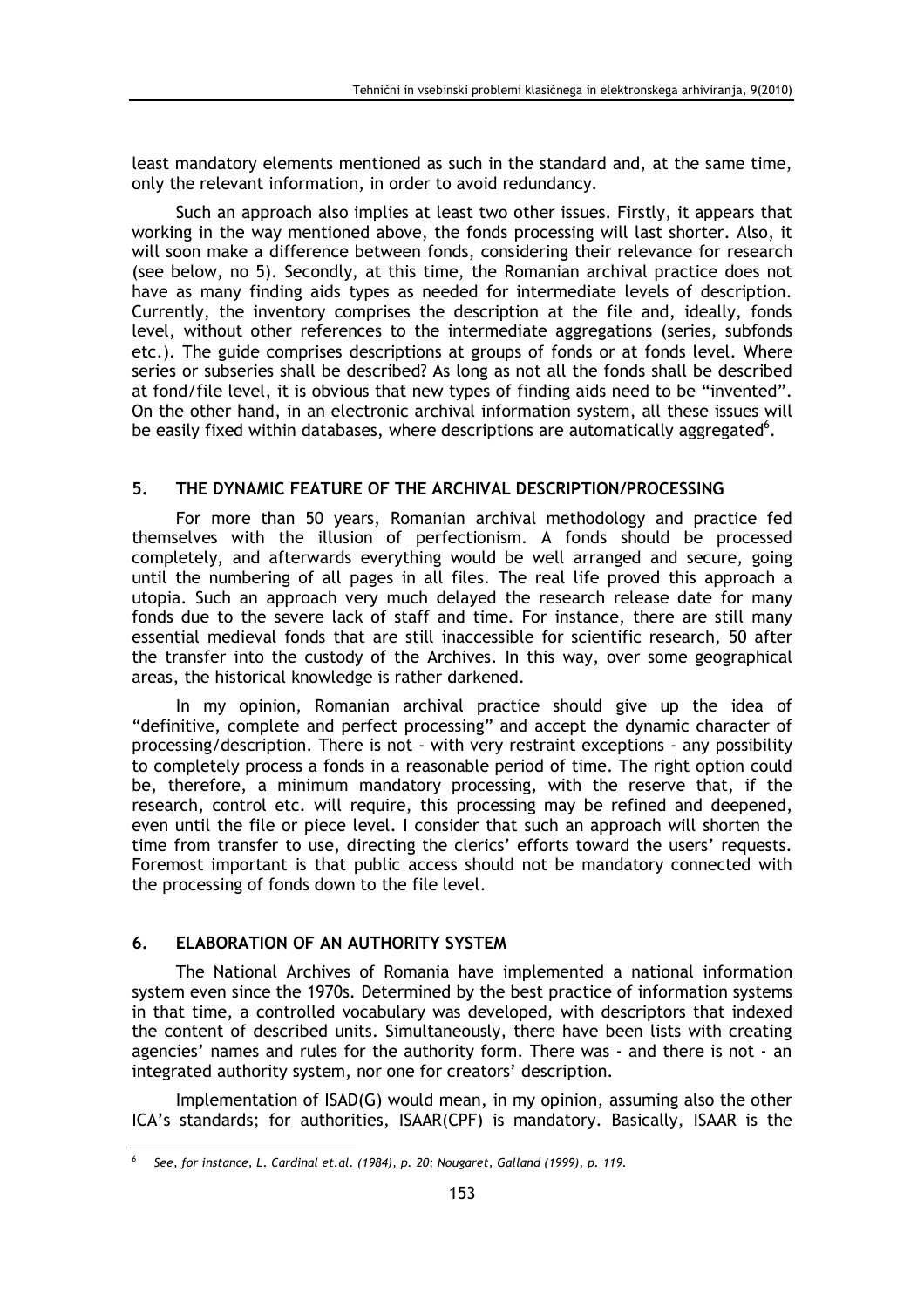second pillar of archival description and a system for describing the creators of records must be designed and articulated accordingly. The existence of authority records and files would allow the user (either researcher or archivist) to understand the activity and functions of the creator, as a first step in further understanding the institutional context of the sought information. Moreover, in a free market economy, where the internal structures are changing very often, the existence of authority files would allow also explicitly represents the issues of absorptions, divisions etc. of the creator and revealing the links among different organizational units with the series from within a fonds. It must also be emphasized that this system would imply a more profound implication of the archivist on the detailed institutionaladministrative history. At the same time, it would be desirable to connect such a system to the actual creators covered by the right of inspection of NAR.

Such an approach, of an integrated system, would allow using the same information resource for description of many similar creators (schools, local authorities etc.), reducing the time needed for description and outlining in a better manner the institutional context of creating records.

## 7. CHANGES IN PROFESSIONAL VOCABULARY

l

Despite the fact that ISAD(G) is a sort of a global archival synthesis, it is obviously not as global in its understanding of different national languages<sup>7</sup>. It was initially published in the official language of ICA (English), and its creation was based on archival sources of different traditions, both Anglo-Saxon and Latin (French, Italian etc.). Even presuming a full agreement between authors over some meanings and scope of the standard, there are risks of misunderstanding some terms or to translate them erroneously $^8$ .

One common example is the word "series". There have been situations when, disrespecting the principle of provenance, the Romanian archivists (and not only them!!) dismantled the original order and they created artificial groupings of records within a fonds. By a particular understanding of the definition of series from ISAD(G), these groupings - I emphasize, created in the historical archives - have been assimilated with the concept of series, which is, in my opinion, erroneous.

But there are also some other problems concerning the terminology. Due to the fact that I was involved in the translation of the ICDA standards into Romanian, I had the opportunity to identify some of the difficulties of understanding.

On the one hand, there are difficulties in finding a perfect equivalence between some terms of Romanian archival science and the ISAD(G) ones or to identify some new meanings for the already existing word. The word "description", for instance, has in Romanian the meaning "physical description" of a file or record. Another example is the word "file" that, accordingly to the standard, relates to the content, while in Romanian practice it may be also related to the volume, to the physical dimension.

<sup>7</sup> I do not intent to bring any offence, but my intention here is to refer to the archival science as known in the cultural model rooted in Western Europe.

<sup>8</sup> One possible example is the Romanian translation of ISDIAH. In Romania, "archives" covers the whole lifecycle of records, from creation to the historical archives. When I translated "description of archival holdings", many of my colleagues understood that the standard is about the creators' holdings. The clarifications came only after the invoking of article I.3 from ISDIAH, that clearly states the standard refers to the archival institution only.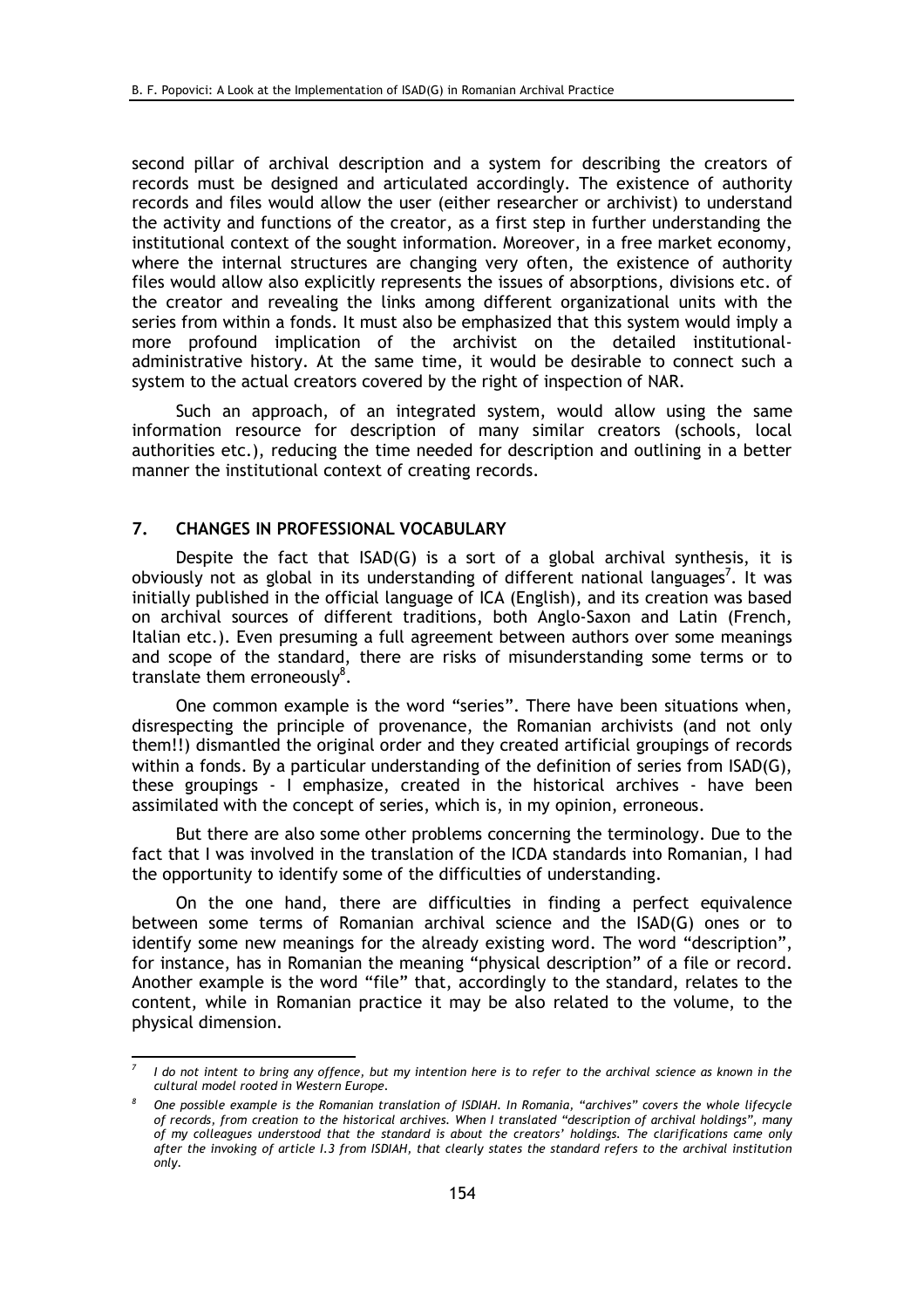On the other hand, there are concepts that are not yet used in the professional vocabulary. For instance, the whole family of "authority…" (record, file, form etc.) was never used as such in professional language and now they should be defined, "invented". The same situation can be encountered for "multi-level description", "access points" etc.

As a bottom line, implementing ISAD(G) means also making some decisions regarding the new professional terms and/or some adjustments for older meanings. This issue is an important one, because a random decision would make understanding harder and it will generate difficulties in assimilation of the standard itself. As a consequence, it may also have a negative impact on the outcome of its implementation.

## 8. CONCLUSIONS

Somebody said once that the good thing about the standards is that there are so many to choose from. At the end of the list of potential issues concerning the implementation of ISAD(G) in Romania, one may raise the question: Is it worth it? Cui prodest?

Of course, it is a matter of choice. One may take it, or leave it. But, in my opinion, it is worth for users and for the archivists.

As I have tried to illustrate, ISAD(G) opens the way for a more rational use of professional resources, generates more efficiency, with an obvious impact over the users' interests. One may not ask a 21<sup>st</sup> century user to waste her/his time reading tens of pages with summaries; they need access points, they need contextualising of contents. It is, in the end, the Google lesson… Professionally speaking, lack of standards means lack or at least hard communication between different catalogues that will also impede over quick and efficient use of finding aids by the researcher.

If ISAD(G) would be implemented in Romanian archival practice, this might allow the implementation of the best practice model, that has also been implemented by a large part of professional community worldwide. This would mean that some necessary practical changes would occur, adjusting some of outdated solutions offered by the national practice today. Let us mention here the principle of provenance, generally assumed worldwide, but almost ignored in Romanian practice.

We should not forget the importance of ISAD(G) as a step towards the archival information interchange at the international level, that is, a way to advertise the research potential of the Romanian archives.

The main advantage of implementation focuses on a greater flexibility in processing a fonds that leads to a better use of working staff and a quicker opening of holdings for research. In other words, it is a shift in transfer staff from production to services, a change of focus, from re-arranging the fonds for an ideal order of records towards better, more explicit and contextualized finding aids. At its turn, this change will lead to a more explicit claim of the intellectual side of the profession.

On the other hand, implementation of ISAD(G) involves some risks that must be addressed, mainly associated with the "change management". The first issue is the way new approaches will be connected to the old ones, because a brutal shift may generate incompatibilities in understandings and procedures. Secondly,